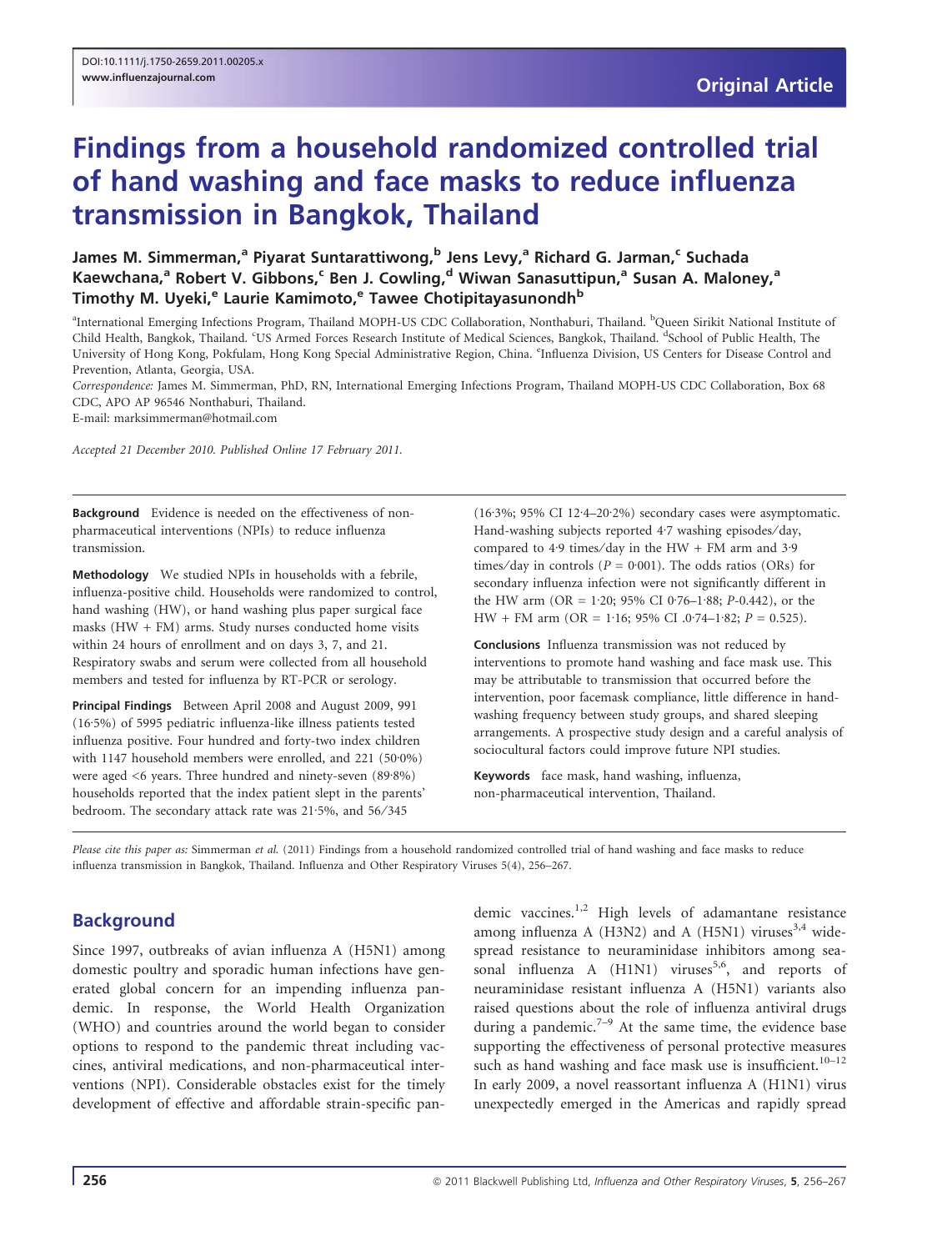globally to prompt the WHO to declare a pandemic on June  $11th.<sup>13</sup>$  The 2009 influenza A (H1N1) pandemic further underscored the need to improve the evidence base for NPI recommendations to control the spread of novel influenza A viruses. $14-17$  We conducted the household influenza transmission study (HITS) to estimate the efficacy of interventions to promote the use of hand washing alone, and hand washing with face mask use to decrease influenza virus transmission in households.

# Study design

We prospectively identified pediatric patients who sought care for influenza-like illness (ILI) at the outpatient department of the Queen Sirikit National Institute of Child Health (QSNICH) in Bangkok, the largest public pediatric hospital in Thailand. For children <2 years of age, ILI was defined as fever >38-C and one or more of the following symptoms; nasal discharge/congestion, cough, conjunctivitis, respiratory distress (tachypnea, retractions), sore throat, and new seizure. For children aged  $\geq$ 2 years, ILI was defined as fever >38°C and cough or sore throat in the absence of another explanation.<sup>18</sup> Eligible patients hereafter referred to as index cases were children aged 1 month through 15 years, residents of the Bangkok metropolitan area, and had an onset of illness <48 hours before respiratory specimens tested positive for influenza by a rapid influenza diagnostic test (RIDT) that was later confirmed by qualitative real-time RT-PCR (rRT-PCR). Children at high risk for severe influenza complications (e.g., chronic lung disease, renal disease, and long-term aspirin therapy) and those treated with influenza antiviral medications were excluded. Eligible index cases' households must have had at least two other members aged  $\geq$ 1 month who planned to sleep inside the house for a period of at least 21 days from the time of enrollment. Households with any member reporting an ILI that preceded the index case by 7 days or less and households where any member had received influenza vaccination during the preceding 12 months were excluded. All subjects aged 18 years and older provided written consent to participate, and proxy written consent from parents or legal guardians was obtained for children. Households were compensated for their time to participate in the study with approximately US \$60 in Thai baht. The study was approved by the QSNICH and the US CDC institutional review boards and was funded by the US CDC. Laboratory testing costs were partially supported by the Global Emerging Infections Surveillance and Response System, a Division of the US Armed Forces Health Surveillance Center.

Enrolled families were randomized to one of the three study arms in a 1:1:1 ratio. Randomization was achieved using a block randomization method using a list of blocks each with 12 household IDs, four of which were assigned to each of the three study arms. A study coordinator assigned each household to one study arm after consent was obtained. Recruiting clinicians were blinded to the allocation of the specific intervention. The control group received nutritional, physical activity, and smoking cessation education. Intervention group 1 households received hand-washing education and a hand-washing kit that included a graduated dispenser with standard unscented liquid hand soap (Teepol brand. Active ingredients: linear alkyl benzene sulfonate, potassium salt, and sodium lauryl ether sulfate). Intervention group 2 households received hand-washing education and the hand-washing kit, and a box of 50 standard paper surgical face masks and 20 pediatric face masks (Med-con company, Thailand #14IN-20AMB-30IN). Specifics of the intervention education have been published previously by Kaewchana et al.<sup>19</sup> Briefly, at the initial home visit to intervention 1 and 2 households, we provided intensive, interactive hand-washing education and individual hand-washing training that conveyed messages about 'why to wash', 'when to wash', and also 'how to wash' in seven hand-washing steps described in Thailand Ministry of Public Health (MOPH) guidelines. In intervention group two households, we provided education of the benefits of face mask wearing and instruction on the appropriate technique of wearing face masks to household members. We did not suggest that members wear the face masks while eating or sleeping as this was not deemed practical and that it could hinder breathing in an ill child. When prompted with specific questions by family members during subsequent home visits, study nurses provided impromptu education and training to reinforce the messages delivered during the first visit.

Following randomization of an enrolled household, a study nurse collected baseline data and scheduled a home visit to be completed within 24 hours (Day  $0/1$ ). The study nurse visited the family again on days 3, 7, and 21 following enrollment. Family members were asked to maintain daily records of symptoms, hand-washing frequency of >20 seconds duration, and duration of face mask use. Time in minutes spent within 1 m of the index case during their illness was also recorded. In addition, information on the amount of household liquid soap and number of face masks used was collected at study visits. Soap was replaced as needed. Subjects in the control arm were asked about their hand washing and face mask use during the Day 7 home visit to capture the information without influencing these behaviors during the study period. Nasal and throat swab specimens were obtained on Days  $0/1$ , 3, and 7 from the index case and all household members. Specimens were aliquoted and tested by qualitative rRT-PCR to detect influenza viral RNA. Blood specimens were collected from each consenting household member on Day  $0/1$  and again on Day 21 for serological testing by hemagglutinin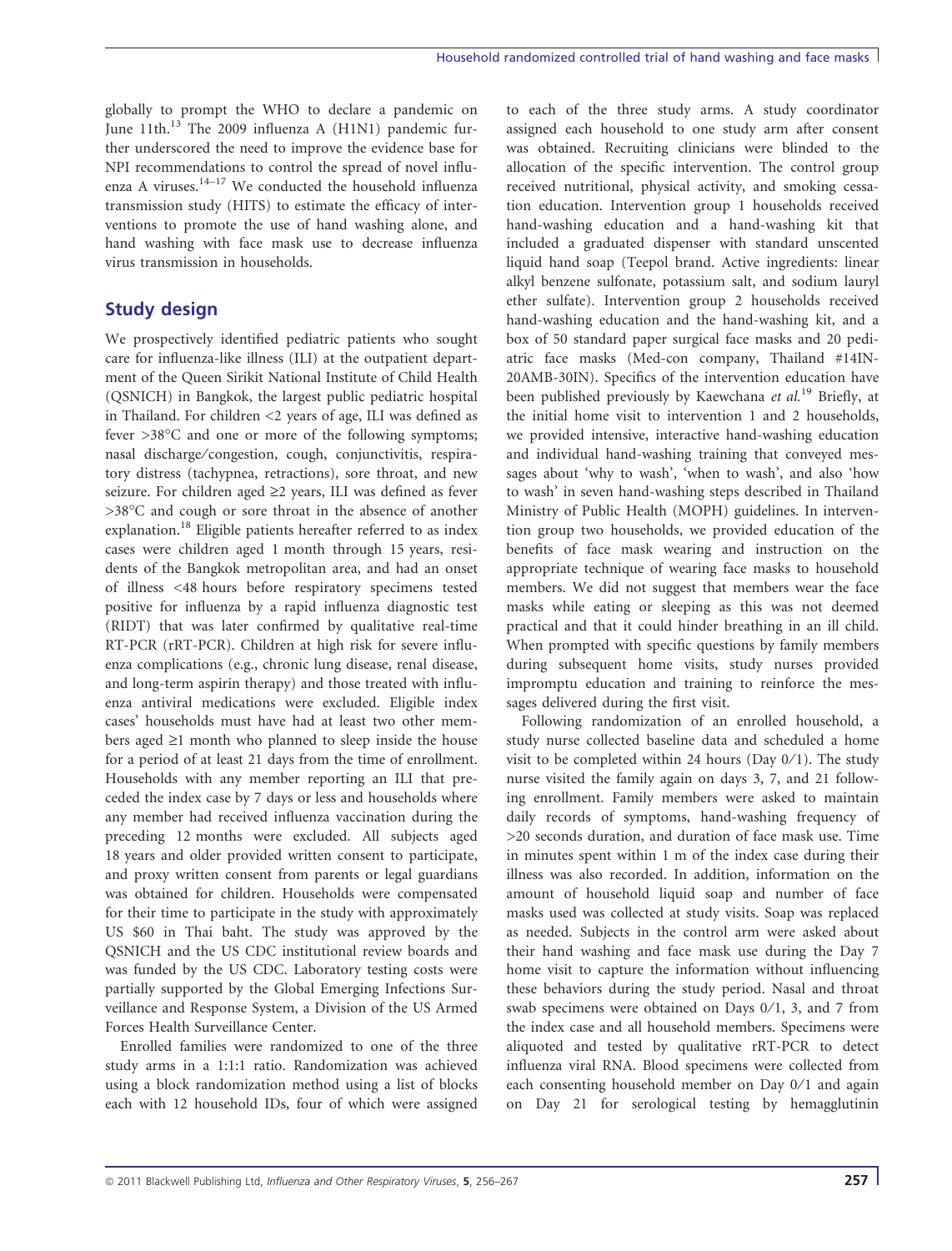inhibition (HI) assay to identify asymptomatic infection and correlate with qualitative PCR results. A fourfold rise in HI antibody titer in paired sera was considered to be evidence of an acute influenza virus infection.

#### Statistical methods

With a significance level of  $0.05$ , anticipating a secondary attack rate (SAR) of 15% and a within-household correlation of  $0.2$ , we specified a sample size of  $1200$  household contacts in 400 households in each arm to permit 80% power to detect a 30% reduction in the SAR (intervention effect). To evaluate and compare SARs, we estimated 95% confidence intervals (CIs) using a cluster bootstrap technique with 1000 resamples and chi-square tests adjusting for potential within-household correlation.<sup>20,21</sup> The primary study outcome was laboratory-confirmed secondary influenza virus infections among household members described as the SAR. A secondary influenza virus infection was defined as a positive rRT-PCR result on Days 3 or 7 or a fourfold rise in influenza HI antibody titers with the virus type and subtype matching the index case. We also evaluated the SAR for influenza-like illness (ILI) defined by the WHO as fever plus cough or sore throat, based on selfreported symptoms. Household members that tested positive for influenza on Day 1 were considered to be 'co-index' infections. The analysis of primary outcomes was by intention to treat in the cohort of households without co-index cases. We also analyzed SARs in a subset of households where the intervention was implemented within 48 hours of the onset of symptoms in the index case. Student's t-test was used to compare approximately normally distributed continuous variables. The chi-square test was used to evaluate association between categorical variables on the outcome of secondary infections. The chi-square tests comparing the individual household member risk of infection (the individual level SAR) were adjusted for correlation of outcomes within households. $22$  We fitted logistic regression models using the generalized estimating equations (GEE) approach to adjust for within-household correlation. We assumed that other household members within a household have the same risk of acquiring influenza virus infection from the index case, and for this reason, we used the exchangeable correlation structure in the GEE model. To account for correlation of outcomes within households, the logistical model used with the GEE produces odds ratios (ORs), which in this setting over estimates the relative risk. We included household-level and individual-level characteristics in multivariable logistic regression analyses to adjust for variables relevant for secondary influenza virus infection.

#### Laboratory methods

To identify index patients in the pediatric outpatient department, a foam-tipped nasal swab provided by the manufacturer was tested for influenza using the QuickVue Influenza  $A + B$  rapid diagnostic kit (Quidel Co., San Diego, CA, USA). If the RIDT was positive, one additional nasal swab and one throat swab were collected from the ill child and inserted into a 15-ml container of viral transport media (VTM) Remel M4RT Multi-Microbe Media (RE-MEL, Lenexa, KS, USA), snapped off at the perforation and placed on wet ice in a portable cooler or directly in a standard 4°C refrigerator. To confirm the RIDT results, swab specimens from the index cases were sent the same day on wet ice to the Armed Forces Institute of Medical Sciences (AFRIMS) in Bangkok, aliquoted and tested by rRT-PCR for influenza viral RNA. The remaining samples were stored at  $-70^{\circ}$ C.

During each subsequent home visit, one nasal swab and one throat swab were collected from the index case and from all household contacts. Both swab specimens were immediately placed in a single vial of VTM and then on wet ice or cold packs and delivered to the AFRIMS laboratory the same day or stored at 4°C at QSNICH overnight until delivery to the laboratory the following morning. The specimens were then aliquoted and stored at  $-70^{\circ}$ C until processed for rRT-PCR. Blood samples were collected on Days 1 and 21 in a serum separator tube. The tubes were delivered to the laboratory at room temperature, and serum was separated by low-speed centrifugation (10 min  $100 \times g$ ), aliquoted, and frozen at -70°C. Viral RNA was extracted from 140  $\mu$ l of inoculated VTM using the QIAamp Viral RNA Mini kit method (QIAGEN, Valencia, CA, USA) according to the manufacturers' recommendations. All respiratory samples from index cases and household members were first tested with universal influenza A and universal influenza B primers and probes. Samples positive for universal influenza A were then tested with H1- (seasonal and also for 2009 H1N1) and H3-specific probes and primer sequences developed by and under material transfer agreement with the US Centers for Disease Control using the Rotogene 3000 Real-time PCR thermocycling instrument (Cybeles, Australia). In June 2009, primers for 2009 influenza A (H1N1) were obtained from US CDC and introduced into the testing algorithm. Approximately 5 ml of serum collected at Days 1 and 21 were tested for antibody seroconversion using the WHO Haemagglutinin Inhibition kit (provided by US CDC Atlanta) per manufacturers' recommendations using 0.75% guinea pig red blood cells resuspended in PBS and BSA. Seroconversion was defined as a fourfold rise in HI titer between paired sera for any of the antigens assayed.

#### Results

Of 5995 eligible pediatric ILI outpatients between April 9, 2008 and August 13, 2009, 991 (16.5%) tested positive for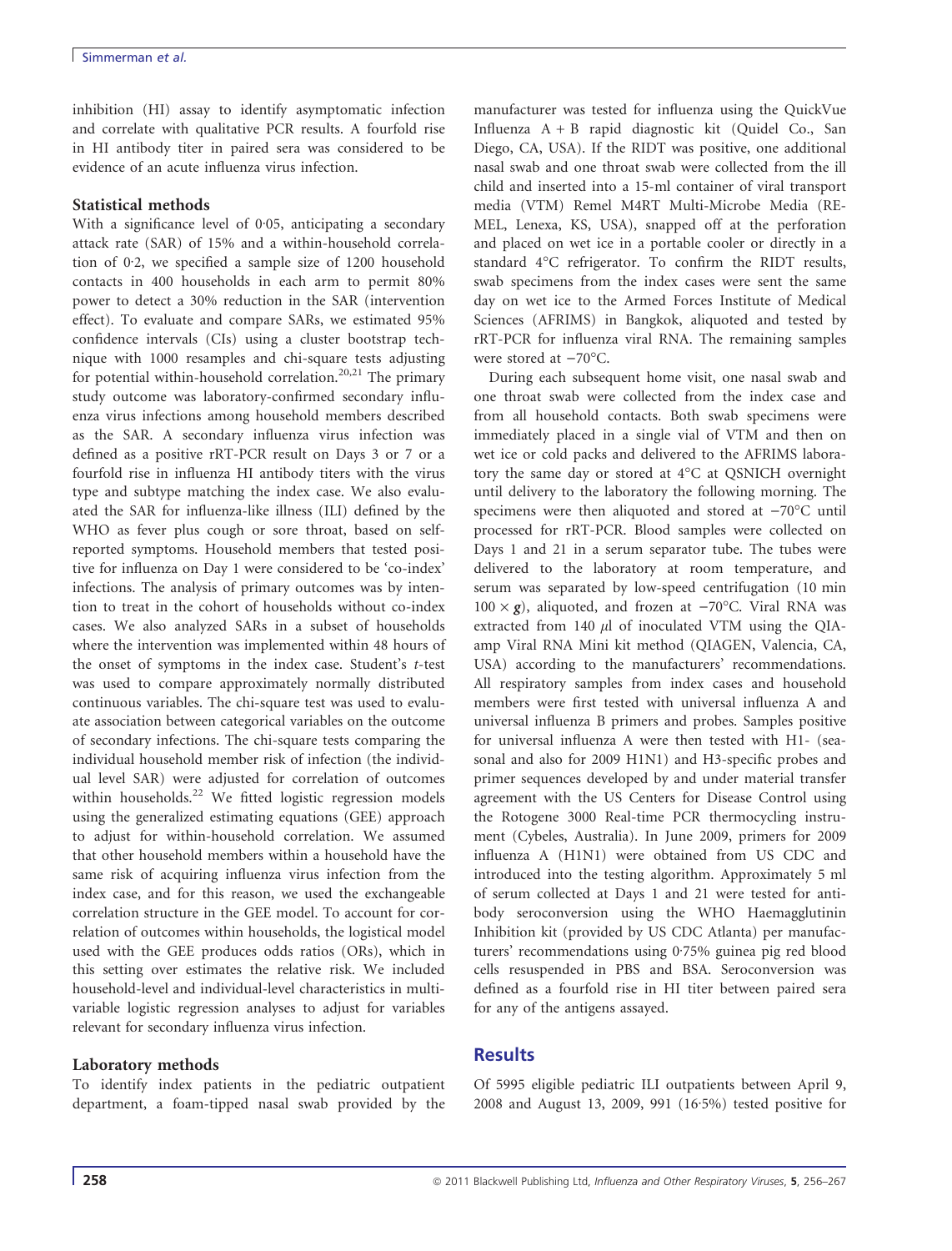Household randomized controlled trial of hand washing and face masks



Figure 1. Enrollment process.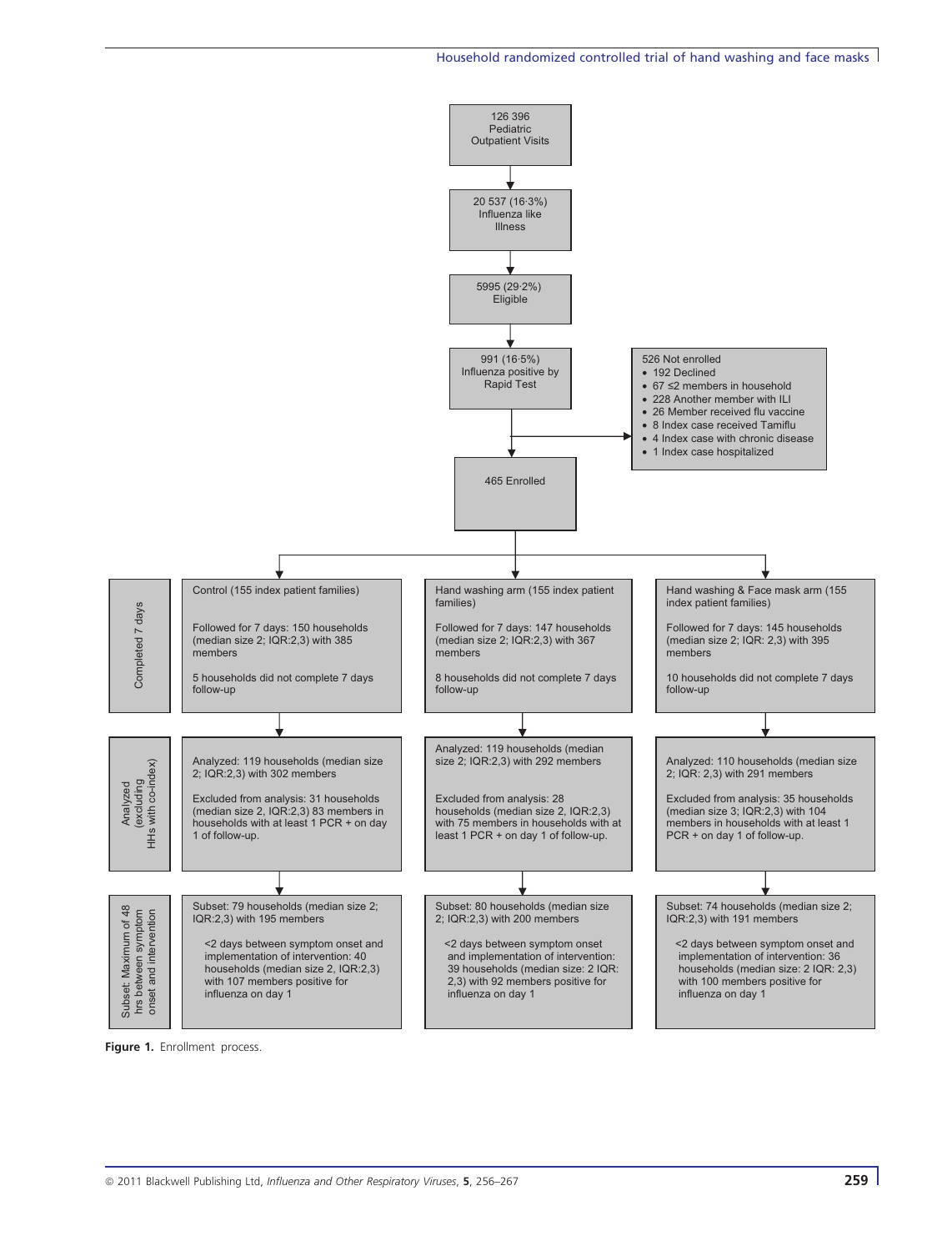influenza by RIDT (Figure 1). Four hundred and sixty-five influenza-positive children were enrolled, and 442 (95%) households with 1147 members completed three home visits (Days  $0/1$ , 3, and 7). Two hundred and twenty-one (50 $0\%$ ) index patients were aged  $\leq 6$  years, and 384 (86.9%) were aged  $\leq$ 11 years (median age 5.5 years). The median age of household contacts was 34 years (ICR 24–42). Two hundred and fifty households  $(56.6%)$  were enrolled prior to June 1, 2009, and 192 households  $(43.4%)$  were enrolled after that date, the putative start of the 2009 H1N1 pandemic in Thailand. The index cases of 122 (64%) households enrolled after June 1st tested positive for 2009 pandemic influenza A (H1N1) virus with the remainder mostly influenza A (H3N2) virus infections (Figure 2). Three hundred and forty-four (77.8%) households received the first visit on the same day they were enrolled, and the remaining households were visited the day after enrollment. One thousand one hundred and twenty-six (98%) household members provided three sets of respiratory specimens, and 938 (82%) members provided paired sera. Household size ranged between 3 (by design in the inclusion criteria) and 14. Three hundred and six (69%) households had  $\leq 4$  members. In  $263$  (59.5%) households, the index case was the only child. Three hundred and ninety-seven (89.8%) households reported that the index patient slept in the same bedroom as the parents. The majority of families enrolled in HITS resided in small, one-bedroom, low-rent apartments without air conditioning systems in urban Bangkok.

Across all study arms,  $343$  (29.9%) of 1147 family members in the 442 households had a laboratory-confirmed influenza virus infection with the same influenza type and subtype as the index case (309 by rRT-PCR and 34 addi-



Figure 2. Distribution of influenza subtypes in index cases by study month.

tional cases identified by serology). Six household members had influenza infections that differed by type or subtype from the index case. Only 165 (48%) met the WHO criteria for ILI. Fifty-six of the 343 (16.3%; 95% CI 12.4- $20.2%$ ) influenza-positive individuals reported no symptoms of illness. Compared to the symptomatic cases, asymptomatic cases tended to be older, with mean age of 38 years compared to 30 years for the symptomatic cases (*t*-test *P*-value =  $0.0004$ ). Asymptomatic cases were similar to symptomatic cases in the distribution of influenza type/subtype as the symptomatic cases ( $\chi^2$  P = 0.69). One hundred and thirteen infections in 94 households were coindex cases identified on the Day 1 home visit. We excluded these 94 households from the analysis, because the true index case could not be established and these infections had occurred before interventions had been implemented. Therefore, the intent to treat analysis included 348 households and 885 members. Households and individuals in the control and intervention arms did not differ significantly with respect to important covariates at the household or individual level (Table 1a,b).

#### Intention to treat analysis

The overall SAR across study arms among all household members was 22% (190 of 885; 95% CI 19–24%) (Table 2). The individual-level SAR for laboratory-confirmed influenza in the control, hand-washing arm, and hand washing plus face mask arm, 19%, 23%, and 23%, respectively, was not statistically different (adjusted  $\chi^2$  P = 0.63). In the subset of households where the intervention was applied within 48 hours of index case illness onset, the SAR for laboratory-confirmed influenza in the control arm (23%) was more similar to the hand-washing arm (24%) although still the lower than facemask plus hand-washing arm (27%). The difference between the arms remained not significant (adjusted  $\gamma^2$  P = 0.79). The SAR for laboratoryconfirmed influenza was greatest in households where the index case was 4–5 years of age (31%; 95% CI 23–40%) and lowest in households with an index case aged 11– 14 years (18%; 95% CI 12–26%) (data not shown). Among 348 households,  $144$   $(41.4\%)$  had at least one secondary influenza virus infection. The SAR for laboratory-confirmed influenza at the household level  $#$  positive/ $#$  contacts per arm) in the control (39%), hand washing (44%), and hand washing plus face mask arms (42%) was not statistically different ( $\chi^2$  P = 0.73 data not shown). One hundred and twenty-seven household contacts (14%; 95% CI 12–17%) had ILI. The SAR for ILI was 9% in the control arm, 17% in the hand-washing arm, and 18% in the face mask plus hand-washing arm. The SAR for ILI at the household level was 22% in the control arm, 35% in the hand-washing arm, and 35% in the hand washing plus face mask arm ( $\gamma^2$ )  $P = 0.03$  data not shown).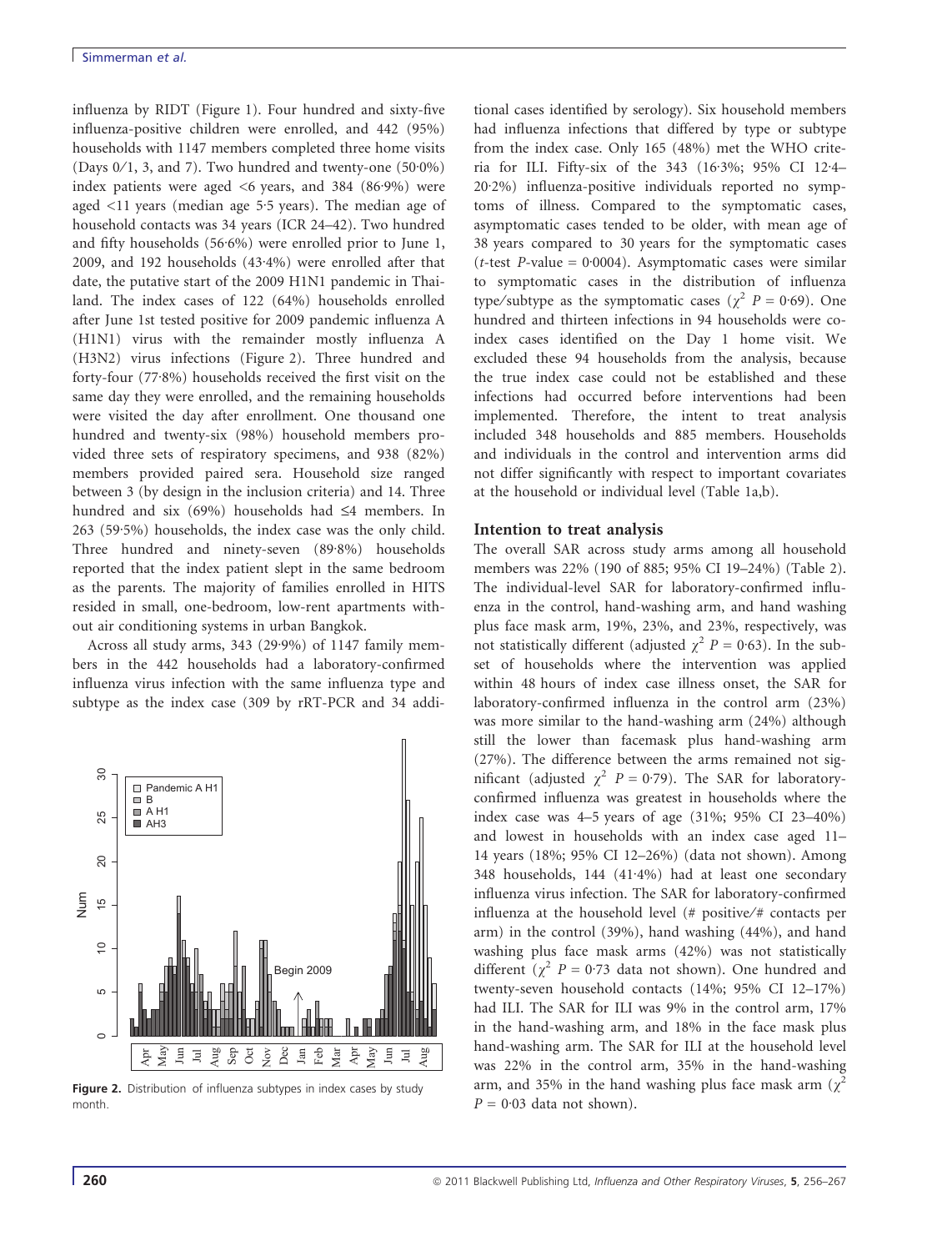Table 1. Distribution of covariates by primary exposure at (a) household-level Household Influenza Transmission Study (HITS) study arm and (b) individual-level HITS study arm

| (a)<br>Index case influenza subtype<br>$A(H1)$ seasonal<br>A(H3)<br>Type B<br>Pandemic A(H1N1) 2009<br>P for chi-square in referent to control<br>Index gender<br>Female<br>Male<br>Index age category<br>$0 - 1$<br>$2 - 3$<br>$4 - 5$<br>$6 - 10$<br>$11 - 15$ | 68(19.5)<br>129(37.1)<br>41 $(11.8)$<br>110(31.6)<br>156(44.8)<br>192(55.2)<br>49 $(14.1)$<br>66(190)<br>53 $(15.2)$<br>131(37.6)<br>49 $(14.1)$ | 22(18.5)<br>45 $(37.8)$<br>13(10.9)<br>39(32.8)<br>50 $(42.0)$<br>69 $(58.0)$<br>25(21.0)<br>$17(14-3)$<br>15(12.6)<br>47 $(39.5)$ | 24(20.2)<br>42(35.3)<br>14(11.8)<br>39(32.8)<br>0.973<br>59 $(49.6)$<br>60(50.4)<br>0.242<br>12(10.1)<br>26(21.9)<br>19(16.0) | 22(20.0)<br>42 $(38.2)$<br>14(12.7)<br>32(29.1)<br>0.924<br>47 $(42.7)$<br>63(57.3)<br>0.913<br>12(10.9)<br>23(20.9) |
|------------------------------------------------------------------------------------------------------------------------------------------------------------------------------------------------------------------------------------------------------------------|--------------------------------------------------------------------------------------------------------------------------------------------------|------------------------------------------------------------------------------------------------------------------------------------|-------------------------------------------------------------------------------------------------------------------------------|----------------------------------------------------------------------------------------------------------------------|
|                                                                                                                                                                                                                                                                  |                                                                                                                                                  |                                                                                                                                    |                                                                                                                               |                                                                                                                      |
|                                                                                                                                                                                                                                                                  |                                                                                                                                                  |                                                                                                                                    |                                                                                                                               |                                                                                                                      |
|                                                                                                                                                                                                                                                                  |                                                                                                                                                  |                                                                                                                                    |                                                                                                                               |                                                                                                                      |
|                                                                                                                                                                                                                                                                  |                                                                                                                                                  |                                                                                                                                    |                                                                                                                               |                                                                                                                      |
|                                                                                                                                                                                                                                                                  |                                                                                                                                                  |                                                                                                                                    |                                                                                                                               |                                                                                                                      |
|                                                                                                                                                                                                                                                                  |                                                                                                                                                  |                                                                                                                                    |                                                                                                                               |                                                                                                                      |
|                                                                                                                                                                                                                                                                  |                                                                                                                                                  |                                                                                                                                    |                                                                                                                               |                                                                                                                      |
|                                                                                                                                                                                                                                                                  |                                                                                                                                                  |                                                                                                                                    |                                                                                                                               |                                                                                                                      |
|                                                                                                                                                                                                                                                                  |                                                                                                                                                  |                                                                                                                                    |                                                                                                                               |                                                                                                                      |
|                                                                                                                                                                                                                                                                  |                                                                                                                                                  |                                                                                                                                    |                                                                                                                               |                                                                                                                      |
|                                                                                                                                                                                                                                                                  |                                                                                                                                                  |                                                                                                                                    |                                                                                                                               |                                                                                                                      |
|                                                                                                                                                                                                                                                                  |                                                                                                                                                  |                                                                                                                                    |                                                                                                                               |                                                                                                                      |
|                                                                                                                                                                                                                                                                  |                                                                                                                                                  |                                                                                                                                    |                                                                                                                               |                                                                                                                      |
|                                                                                                                                                                                                                                                                  |                                                                                                                                                  |                                                                                                                                    |                                                                                                                               | 19(17.3)                                                                                                             |
|                                                                                                                                                                                                                                                                  |                                                                                                                                                  |                                                                                                                                    | 46(38.7)                                                                                                                      | 38(34.6)                                                                                                             |
|                                                                                                                                                                                                                                                                  |                                                                                                                                                  | 15(12.6)                                                                                                                           | 16(13.5)                                                                                                                      | 18(16.4)                                                                                                             |
| P for chi-square in ref to control                                                                                                                                                                                                                               |                                                                                                                                                  |                                                                                                                                    | 0.138                                                                                                                         | 0.146                                                                                                                |
| Household size (includes index case)                                                                                                                                                                                                                             |                                                                                                                                                  |                                                                                                                                    |                                                                                                                               |                                                                                                                      |
| 3                                                                                                                                                                                                                                                                | 120(34.5)                                                                                                                                        | 42 $(35.3)$                                                                                                                        | 46(38.7)                                                                                                                      | 32(29.1)                                                                                                             |
| $\overline{4}$                                                                                                                                                                                                                                                   | 123(35.3)                                                                                                                                        | 44 $(37.0)$                                                                                                                        | 38(31.9)                                                                                                                      | 41 $(37.3)$                                                                                                          |
| 5                                                                                                                                                                                                                                                                | 50 $(14.4)$                                                                                                                                      | 18(15.1)                                                                                                                           | 19(16.0)                                                                                                                      | 13(11.8)                                                                                                             |
| $6+$                                                                                                                                                                                                                                                             | 55(15.8)                                                                                                                                         | 15(12.6)                                                                                                                           | 16(13.5)                                                                                                                      | 24(21.8)                                                                                                             |
| P for chi-square in referent to control                                                                                                                                                                                                                          |                                                                                                                                                  |                                                                                                                                    | 0.878                                                                                                                         | 0.262                                                                                                                |
| Households with other children (<16 years)                                                                                                                                                                                                                       |                                                                                                                                                  |                                                                                                                                    |                                                                                                                               |                                                                                                                      |
| No other children                                                                                                                                                                                                                                                | 216(62.1)                                                                                                                                        | 78(65.6)                                                                                                                           | 75(63.0)                                                                                                                      | 63(57.3)                                                                                                             |
| 1 other child                                                                                                                                                                                                                                                    | 118(33.9)                                                                                                                                        | 37(31.1)                                                                                                                           | 41 $(34.5)$                                                                                                                   | 40 $(36.4)$                                                                                                          |
| 2-3 other children                                                                                                                                                                                                                                               | 14(40)                                                                                                                                           | 4(3.4)                                                                                                                             | 3(2.5)                                                                                                                        | 7(6.4)                                                                                                               |
| P for chi-square in referent to control                                                                                                                                                                                                                          |                                                                                                                                                  |                                                                                                                                    | $0.821$ †                                                                                                                     | 0.336                                                                                                                |
| Index patient sleeping arrangement                                                                                                                                                                                                                               |                                                                                                                                                  |                                                                                                                                    |                                                                                                                               |                                                                                                                      |
| Own room                                                                                                                                                                                                                                                         | 15(4.3)                                                                                                                                          | 5(4.2)                                                                                                                             | 5(4.2)                                                                                                                        | 5(4.6)                                                                                                               |
| Shares with other children                                                                                                                                                                                                                                       | 13(3.7)                                                                                                                                          | 5(4.2)                                                                                                                             | 3(2.5)                                                                                                                        | 5(4.6)                                                                                                               |
| Shares with parents                                                                                                                                                                                                                                              | 315(90.5)                                                                                                                                        | 107(89.9)                                                                                                                          | 109(91.6)                                                                                                                     | 99 $(90.0)$                                                                                                          |
| Other                                                                                                                                                                                                                                                            | 5(1.4)                                                                                                                                           | 2(1.7)                                                                                                                             | 2(1.7)                                                                                                                        | 1(0.91)                                                                                                              |
| P for chi-square in referent to control                                                                                                                                                                                                                          |                                                                                                                                                  |                                                                                                                                    | $0.930 +$                                                                                                                     | 1.00                                                                                                                 |
|                                                                                                                                                                                                                                                                  | All                                                                                                                                              | Control                                                                                                                            | Hand wash                                                                                                                     | <b>Face mask</b>                                                                                                     |
| <b>Individual level</b>                                                                                                                                                                                                                                          | $(N = 885)$                                                                                                                                      | $(N = 302)$                                                                                                                        | $(N = 292)$                                                                                                                   | $(N = 291)$                                                                                                          |
| (b)                                                                                                                                                                                                                                                              |                                                                                                                                                  |                                                                                                                                    |                                                                                                                               |                                                                                                                      |
| Relationship to index case                                                                                                                                                                                                                                       |                                                                                                                                                  |                                                                                                                                    |                                                                                                                               |                                                                                                                      |
| Parent                                                                                                                                                                                                                                                           | 535 $(60.5)$                                                                                                                                     | 178 (58.9)                                                                                                                         | 183(62.7)                                                                                                                     | 174(59.8)                                                                                                            |
| Sibling                                                                                                                                                                                                                                                          | 137(15.5)                                                                                                                                        | 41 $(13.6)$                                                                                                                        | 46(15.8)                                                                                                                      | 50 $(17-2)$                                                                                                          |
| Grandparent                                                                                                                                                                                                                                                      | 113(12.8)                                                                                                                                        | 49 (16-2)                                                                                                                          | 33(11.3)                                                                                                                      | $31(10-7)$                                                                                                           |
| Cousin                                                                                                                                                                                                                                                           | 28(3.2)                                                                                                                                          | 11 $(3.6)$                                                                                                                         | 7(2.4)                                                                                                                        | 10(3.4)                                                                                                              |
| Other                                                                                                                                                                                                                                                            | 72(8.1)                                                                                                                                          | 23(7.6)                                                                                                                            | 23(7.9)                                                                                                                       | 26(8.9)                                                                                                              |
| P for chi-square in referent to control                                                                                                                                                                                                                          |                                                                                                                                                  |                                                                                                                                    | 0.379                                                                                                                         | 0.286                                                                                                                |
| Gender                                                                                                                                                                                                                                                           |                                                                                                                                                  |                                                                                                                                    |                                                                                                                               |                                                                                                                      |
| Female                                                                                                                                                                                                                                                           | 523(59.1)                                                                                                                                        | 176(58.3)                                                                                                                          | 175(59.9)                                                                                                                     | 172(59.1)                                                                                                            |
| Male                                                                                                                                                                                                                                                             | 362 (40.9)                                                                                                                                       | 126(41.7)                                                                                                                          | 117(40.1)                                                                                                                     | 119(40.9)                                                                                                            |
| P for chi-square in referent to control                                                                                                                                                                                                                          |                                                                                                                                                  |                                                                                                                                    | 0.682                                                                                                                         | 0.838                                                                                                                |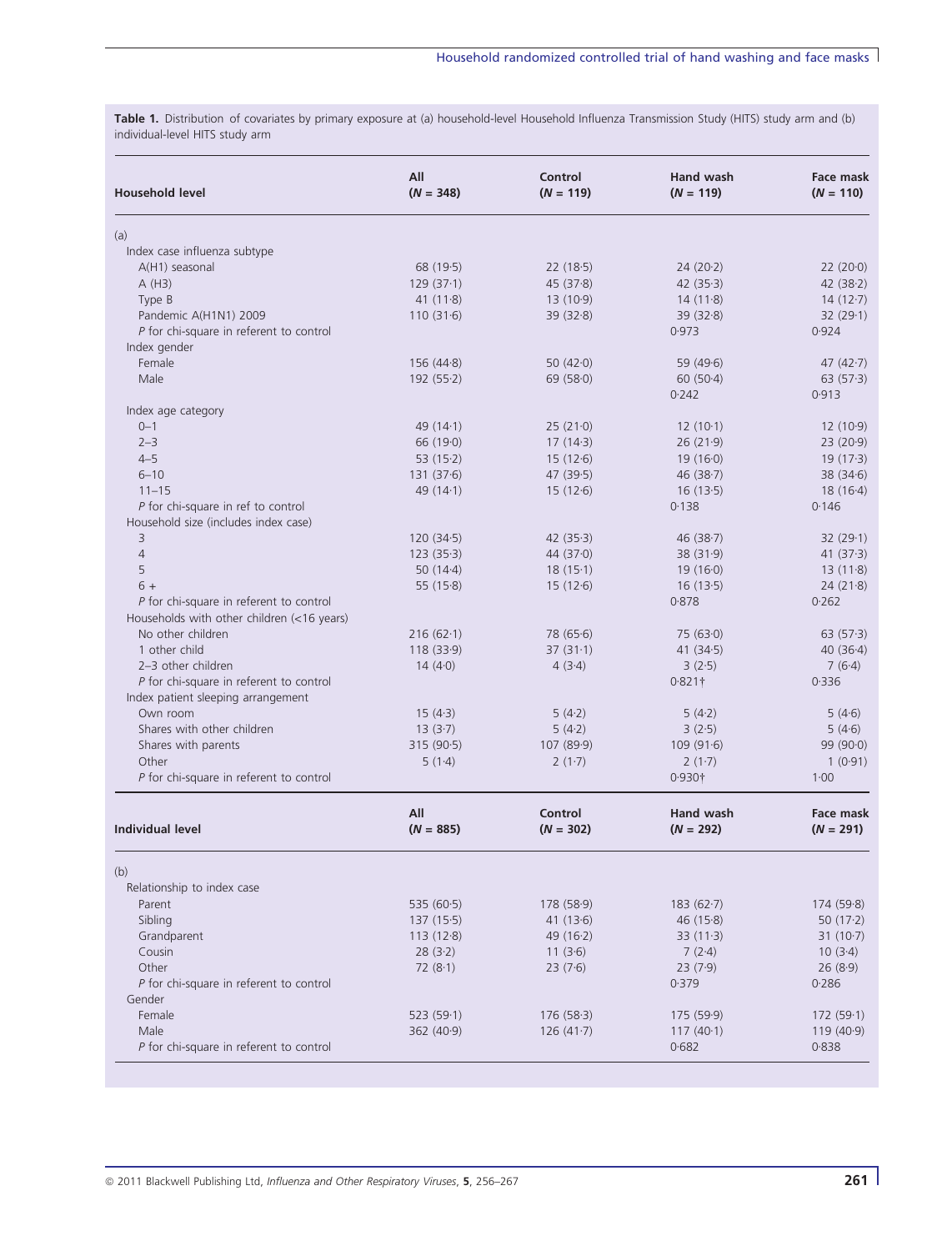### Table 1 (Continued)

| Individual level                          | All<br>$(N = 885)$ | Control<br>$(N = 302)$ | <b>Hand wash</b><br>$(N = 292)$ | Face mask<br>$(N = 291)$ |
|-------------------------------------------|--------------------|------------------------|---------------------------------|--------------------------|
| Age of household contacts                 |                    |                        |                                 |                          |
| $0 - 15$                                  | 149(16.8)          | 46 $(15.2)$            | 47 $(16.1)$                     | 56 $(19.2)$              |
| $16 - 30$                                 | 188(21.2)          | 70(23.2)               | 61(20.9)                        | 57(19.6)                 |
| $31 - 50$                                 | 445(50.3)          | 151(50.0)              | 147(50.3)                       | 147(50.5)                |
| $51+$                                     | 103(11.6)          | 35(11.6)               | 37(12.7)                        | 31(10.7)                 |
| P for chi-square in referent to control   |                    |                        | 0.903                           | 0.493                    |
| Time spent within 1 m of child (quartile) |                    |                        |                                 |                          |
| Q1 (least)                                | 223(25.2)          | 77(25.5)               | 72(24.7)                        | 74(25.4)                 |
| Q <sub>2</sub>                            | 222(25.1)          | 72(23.8)               | 73(25.0)                        | 77(26.5)                 |
| Q <sub>3</sub>                            | 219(24.8)          | 76(25.2)               | 66 $(22.6)$                     | 77(26.5)                 |
| Q4 (most)                                 | 221(25.0)          | 77(25.5)               | $81(27-7)$                      | 63(21.7)                 |
| P for chi-square in referent to control   |                    |                        | 0.847                           | 0.698                    |

-P-value from Fisher's exact Test.

## Multivariable analysis

The adjusted OR for a secondary influenza virus infection among household members in the hand-washing arm was not statistically different from the control arm  $(1.20; 95\%)$ CI 0.76–1.88;  $P = 0.442$ ). Neither was the adjusted OR for the hand washing plus face mask arm  $(1.16; 95\% \text{ CI } 0.74-$ 1.82;  $P = 0.525$ ) (Table 3). As a post hoc hypothesis, we asked whether the pandemic strain of influenza was more pathogenic than seasonal influenza. Households with index cases infected with seasonal influenza virus strains were slightly less likely to experience a secondary infection compared to those with an ill pandemic influenza index case, although this was not statistically significant. Time spent in close proximity  $(< 1 \text{ m})$  from the index case was a strong predictor for a secondary influenza virus infection with an OR of  $2.0$  in the group reporting the highest exposure (95%) CI 1.19–3.37;  $P = 0.009$ ). We hypothesized that rapid implementation of the interventions would increase the protective efficacy of hand washing and face masks. Therefore, we analyzed data from a subset of households where the intervention was implemented within 48 hours of the onset of symptoms in the index case. In this subset of 233 households with 586 members, the OR for a secondary influenza virus infection among household members in the handwashing arm was 1.06 (95% CI 0.62-1.82;  $P = 0.82$ ). Similarly, the OR for the hand washing plus surgical face mask use arm was 1·15 (95% CI 0·68–1·93;  $P = 0.61$ ) (Table 4).

Relative to the control group, the ORs for ILI among household members in the hand-washing arm  $(2.09; 95\%)$ CI 1.25, 3.50;  $P = 0.005$ ) and hand washing plus face mask arm (2.15; 95% CI: 1.27, 3.62;  $P = 0.004$ ) were twofold in the opposite direction from the hypothesized protective effect (Table 3). These results were similar among the subset of households where the intervention occurred within

48 hours of the onset of symptoms in the index case (Table 4.).

#### Adherence

Subjects in the control arm reported an average of 3.9 hand-washing episodes⁄ day (on Day 7) while subjects in the hand washing arm reported an average of  $4.7$  handwashing episodes/day (95% CI 4.3-5.0;  $P = 0.002$  compared to controls), and subjects in the hand washing plus face mask arm reported 4.9 episodes/day (95% CI 4.5-5.3;  $P < 0.00011$  compared to controls). In the intervention arms, parents had the highest reported daily hand-washing frequency (5.7 95% CI: 5.3, 6.0) followed by others  $(4.8$ 95% CI 4.3, 5.3), siblings (4.3 95%CI:3.7, 4.8) and the index cases  $(4.1 95\% \text{ CI:}3.8, 4.4)$  (Figure 3). There was no difference in the average amount of soap used in a week in the hand-washing arm (54 ml per person) and the hand washing plus face mask arm  $(58.1 \text{ ml per person})$  $(P = 0.15)$ . Two hundred and eighty-nine subjects in the face mask arm used an average of 12 masks per person per week (median 11, IQR; 7, 16) and reported wearing a face mask a mean of 211 minutes⁄ day (IQR = 17–317 minutes⁄ day). Parents wore their masks for a median of 153  $( IQR = 40-411)$  minutes per day, far more than other relations (median 59;  $IQR = 9-266$ ), the index patients themselves (median 35; IQR:4–197), or their siblings (median 17; IQR:6–107) (Figure 4). We note that differences in average usage may be an attenuated measure of appropriate use in relation to the actual unmeasured exposure risk such as proximity to the index case.

The first wave of the 2009 influenza A (H1N1) pandemic in June 2009 complicated the study. In response to the pandemic, the Thailand MOPH implemented extensive national hand and respiratory hygiene educational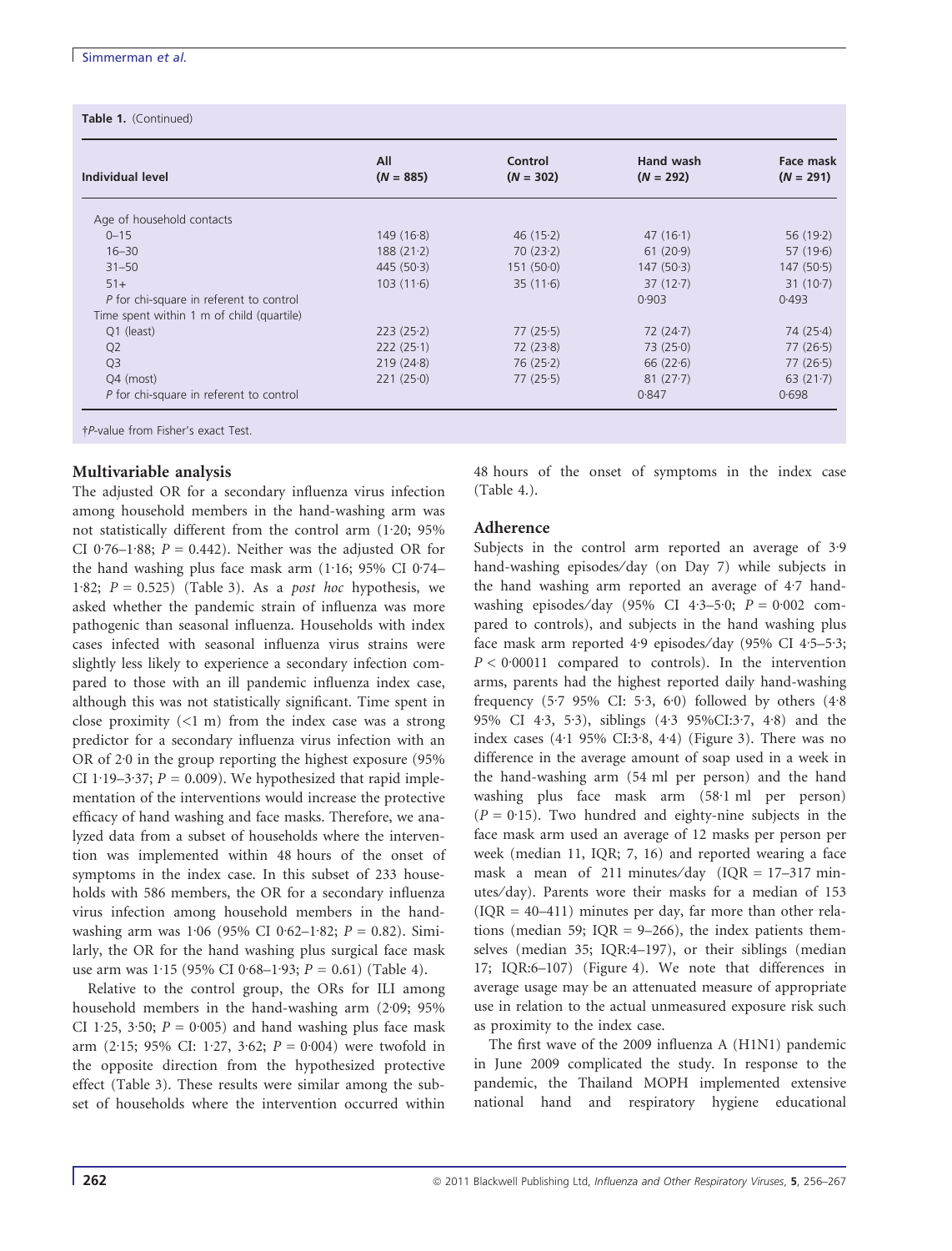|                                                                                                                                                                                                                                                      |       | Study arm                          |              |                |                                         |              |                |                         |                           |          |                 | All analytic            |              |
|------------------------------------------------------------------------------------------------------------------------------------------------------------------------------------------------------------------------------------------------------|-------|------------------------------------|--------------|----------------|-----------------------------------------|--------------|----------------|-------------------------|---------------------------|----------|-----------------|-------------------------|--------------|
|                                                                                                                                                                                                                                                      |       | Household members = 302<br>Control |              |                | Household members = 292<br>Hand-washing |              |                | Household members = 291 | Facemask and hand washing |          |                 | Household members = 885 |              |
| Time between symptom                                                                                                                                                                                                                                 | Cases |                                    |              | Cases          |                                         |              | Cases          |                         |                           | Adjusted | Cases           |                         |              |
| onset and intervention                                                                                                                                                                                                                               |       | <b>SAR (%)</b>                     | 95% CI +(%)  | $\overline{a}$ | <b>SAR (%)</b>                          | 95% CI (%)   | $\overline{a}$ | <b>SAR (%)</b>          | 95% CI +(%)               | Chi-sq * | C               | <b>SAR (%)</b>          | 95% CI +(%)  |
| At any time                                                                                                                                                                                                                                          |       |                                    |              |                |                                         |              |                |                         |                           |          |                 |                         |              |
| By PCR or serology                                                                                                                                                                                                                                   | 58    | 0.19                               | (0.14, 0.24) | 66             | 0.23                                    | (0.18, 0.28) | 66             | 0.23                    | (0.17, 0.28)              | 0.63     | 190             | 0.21                    | (0.19, 0.25) |
|                                                                                                                                                                                                                                                      | 26    | 0.09                               | (0.06, 0.12) | 50             | 0.17                                    | (0.13, 0.22) | 51             | 0.18                    | (0.13, 0.22)              | 0.01     | 127             | 0.14                    | (0.12, 0.17) |
| Intervention within 48 hours                                                                                                                                                                                                                         |       | Members $= 195$                    |              |                | Members $= 200$                         |              |                | Members $= 191$         |                           |          |                 | Members = 586           |              |
| By PCR or serology                                                                                                                                                                                                                                   |       | 45 0.23                            | (0.17, 0.30) | 48             | 0.24                                    | (0.18, 0.31) | 51             | 0.27                    | (0.19, 0.34)              | 0.79     | $\frac{144}{1}$ | 0.25                    | (0.21, 0.29) |
|                                                                                                                                                                                                                                                      |       | 0.09                               | (0.06, 0.13) | 40             | 0.20                                    | (0.14, 0.26) | 36             | 0.19                    | (0.13, 0.25)              | $0 - 02$ | 94              | 0.16                    | (0.13, 0.20) |
| *Pearson chi-square for difference among the three intervention arms, adjusted for within-household correlation of 0-18 for the PCR or serology outcome and 0-05 for the ILI outcome.<br>+The CIs were calculated using the cluster bootstrap method |       |                                    |              |                |                                         |              |                |                         |                           |          |                 |                         |              |

campaigns that increased these behaviors in the control arm households. In an analysis of hand-washing behavior of 207 control group subjects enrolled before June 1, 2009 and 162 enrolled after that date (the approximate onset of the first wave of the 2009 pandemic), mean reported handwashing episodes per day increased from  $3.7$  to  $4.1$  $(P = 0.09)$ . Mean reported daily face mask use also increased during June to August 2009. When asked during the Day 7 home visit,  $65$  of  $370$   $(17.6%)$  control family members reported using used facemasks during the study week and 44  $(67.7%)$  of these were members of families enrolled after June 1, 2009. Among index cases in the control arm, 3 of 83 (4%) enrolled before the pandemic reported using a mask during the study week, compared to 29 of 56 (52%) of index patients enrolled after June 1, 2009 ( $P \le 0.001$ ).

## **Discussion**

We report the largest study to date of the efficacy of interventions to promote hand washing and hand washing plus face mask use to reduce influenza transmission. Influenza transmission among household members of a confirmed index case was not reduced by promotion of hand washing and face mask use. In contrast, a similar study in Hong Kong reported that when hand washing and face mask intervention were introduced within 36 hours of the onset of symptoms on the index patient, these interventions seemed to reduce influenza transmission although no difference in secondary transmission was observed in the intent to treat analysis in that study.<sup>23</sup> There are several potential explanations for the lack of significant effects observed in our study. Ninety percent of ill index case children in our study slept in the same bedroom as their parents, an arrangement that is uncommon in Hong Kong (Ben Cowling, personal communication). Given that masks were not worn while sleeping, this prolonged and close exposure during periods of high viral shedding may have overcome any potential protective effects from the interventions. In addition, transmission from the index child to the parent may have occurred very early in the child's illness before interventions could be initiated.

The first wave of the 2009 influenza A (H1N1) pandemic in June 2009 introduced new challenges to our study. In response to the pandemic, the Thailand MOPH implemented a national hand and respiratory hygiene educational campaign that increased hand washing and face mask use in control arm households. Overall, subjects in the control arm reported washing their hands only slightly less often (3.9 episodes/day) than participants in the intervention groups  $(4.7 \text{ in hand washing}; 4.9 \text{ in hand wash})$ plus face mask). While these differences were statistically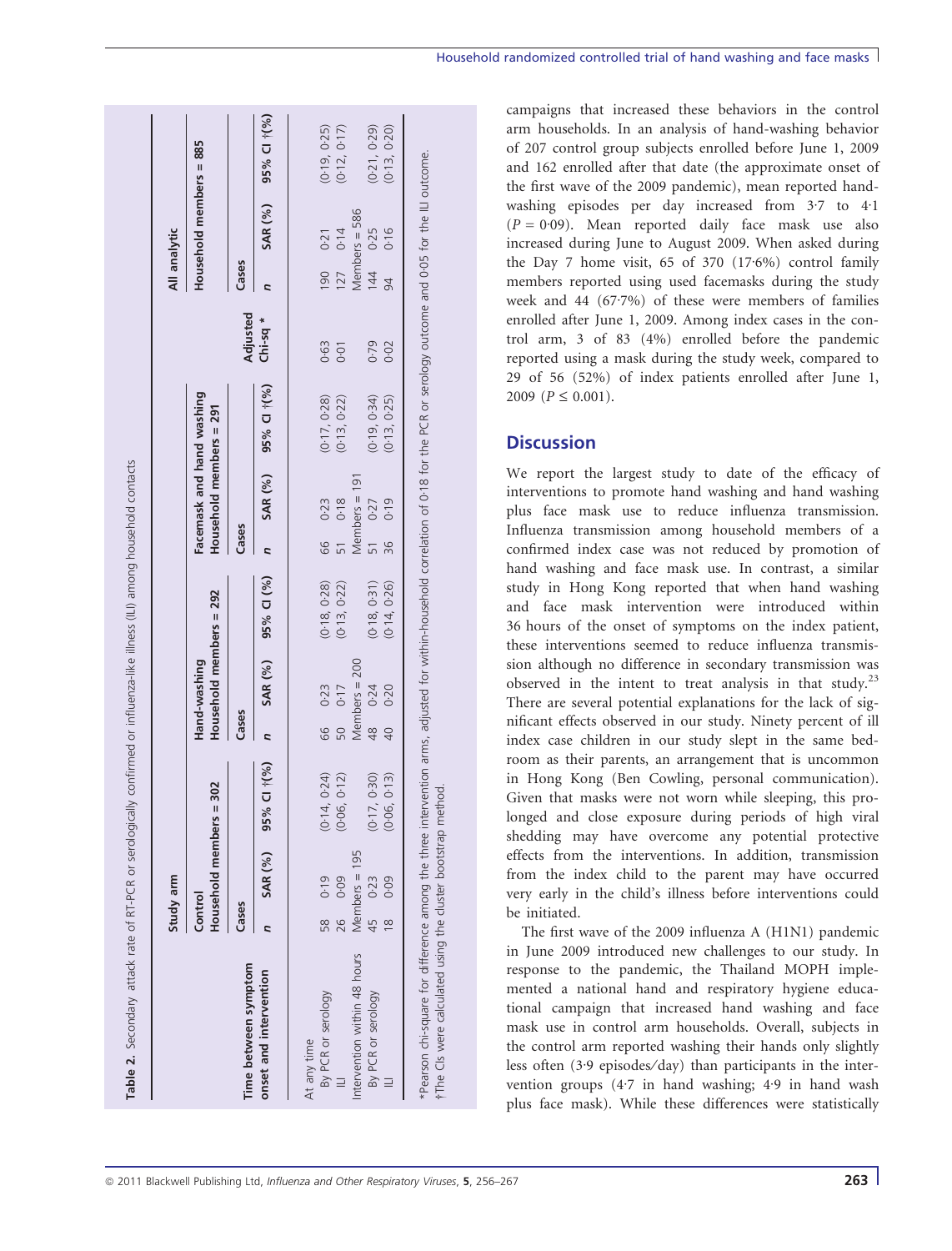#### Simmerman et al.

|                            |           | Influenza by PCR and serology |         |           | ILI.         |         |  |
|----------------------------|-----------|-------------------------------|---------|-----------|--------------|---------|--|
|                            | <b>OR</b> | 95%CI                         | P-value | <b>OR</b> | 95%CI        | P-value |  |
| Control                    | 1.00      |                               |         | 1.00      |              |         |  |
| Hand washing               | 1.20      | (0.76, 1.88)                  | 0.442   | 2.09      | (1.25, 3.50) | 0.005   |  |
| Hand wash + Face mask      | 1.16      | (0.74, 1.82)                  | 0.525   | 2.15      | (1.27, 3.62) | 0.004   |  |
| Index case subtype         |           |                               |         |           |              |         |  |
| 2009 pandemic H1N1         | 1.00      |                               |         | 1.00      |              |         |  |
| Seasonal influenza A and B | 0.92      | (0.74, 1.88)                  | 0.695   | 0.87      | (0.55, 1.38) | 0.553   |  |
| Index gender               |           |                               |         |           |              |         |  |
| Female                     | 1.00      |                               |         | 1.00      |              |         |  |
| Male                       | 1.27      | (0.87, 1.85)                  | 0.211   | 1.09      | (0.73, 1.63) | 0.681   |  |
| Index age                  |           |                               |         |           |              |         |  |
| $<$ 2                      | 1.00      |                               |         | 1.00      |              |         |  |
| $2 - 3$                    | 1.17      | (0.63, 2.18)                  | 0.619   | 1.46      | (0.68, 3.12) | 0.333   |  |
| $4 - 5$                    | 1.75      | (0.90, 3.38)                  | 0.097   | 1.76      | (0.83, 3.76) | 0.143   |  |
| $6 - 10$                   | 0.96      | (0.51, 1.80)                  | 0.889   | 0.88      | (0.42, 1.85) | 0.745   |  |
| $11 - 15$                  | 0.96      | (0.46, 2.00)                  | 0.909   | 0.80      | (0.35, 1.85) | 0.598   |  |
| Gender                     |           |                               |         |           |              |         |  |
| Female                     | 1.00      |                               |         | 1.00      |              |         |  |
| Male                       | 1.02      | (0.73, 1.41)                  | 0.927   | 0.88      | (0.59, 1.31) | 0.533   |  |
| Proximity to index case    |           |                               |         |           |              |         |  |
| Q <sub>1</sub>             | 1.00      |                               |         | 1.00      |              |         |  |
| Q <sub>2</sub>             | 1.19      | (0.74, 1.93)                  | 0.474   | 0.93      | (0.54, 1.59) | 0.779   |  |
| Q <sub>3</sub>             | 1.95      | (1.16, 3.29)                  | 0.012   | 0.94      | (0.52, 1.70) | 0.827   |  |
| Q4                         | 2.00      | (1.19, 3.37)                  | 0.009   | 1.20      | (0.65, 2.22) | 0.600   |  |
| Age of member              |           |                               |         |           |              |         |  |
| $0 - 15$                   | 1.00      |                               |         | 1.00      |              |         |  |
| $16 - 30$                  | 0.61      | (0.36, 1.03)                  | 0.067   | 0.83      | (0.45, 1.51) | 0.537   |  |
| $31 - 50$                  | 0.74      | (0.48, 1.15)                  | 0.181   | 0.83      | (0.49, 1.41) | 0.487   |  |
| $\geq 51$                  | 0.64      | (0.35, 1.17)                  | 0.149   | 0.46      | (0.20, 1.04) | 0.063   |  |

Table 3. Individual-level analysis in the analytic subset of 885 members in 348 households (94 co-index households removed)

significant, they were unlikely to be clinically significant in terms of reducing transmission. Finally, the Hong Kong study provided both alcohol hand rub and liquid soap while our study used only liquid soap. It is conceivable that the addition of alcohol hand rub may have increased the efficacy of the hand-washing intervention in that study.<sup>24</sup> Alcohol hand rub was not employed in this study because these products are not widely available or affordable to most of the world's population.

The Hong Kong study found protective effects in households where interventions were implemented within 36 hours of symptom onset in the index patient. While we did not detect reductions in overall household SAR, the OR trended in the direction of a protective effect of NPI in the secondary analysis of SAR of influenza virus infection confirmed by rRT-PCR or serology among households that received the interventions within 48 hours of the onset of illness in the index case. As expected, the risk of infection increased with time spent in proximity to the index case. These findings have potential implications for targeted infection control recommendations. The SAR among

control arm household members was 19%, while the SAR in the Hong Kong study was 10%.<sup>23</sup> Young children shed higher quantities of influenza virus<sup>25</sup>, and in our study, 48.3% of the index cases were children under 6 years of age compared with 17% of index cases in the Hong Kong study, a factor which may explain the much higher SAR we observed. Interestingly, pandemic influenza virus infection in the index case was not associated with an increased risk of secondary influenza transmission compared to seasonal influenza infections. The estimates from the multivariate model for clinically defined ILI indicate an elevated risk in the intervention arms but the monotonic increase in risk observed with increasing proximity in the laboratory-confirmed multivariate model is not present. The ORs for clinically defined ILI are therefore questionable and probably the result of sensitization bias such that subjects in the intervention arms may have been more likely to report perceived symptoms in a way that did not occur in the control arm. Incidentally, the ORs for the clinically defined outcome in the intervention arms of the Hong Kong study also suggest an increased risk. This underscores the value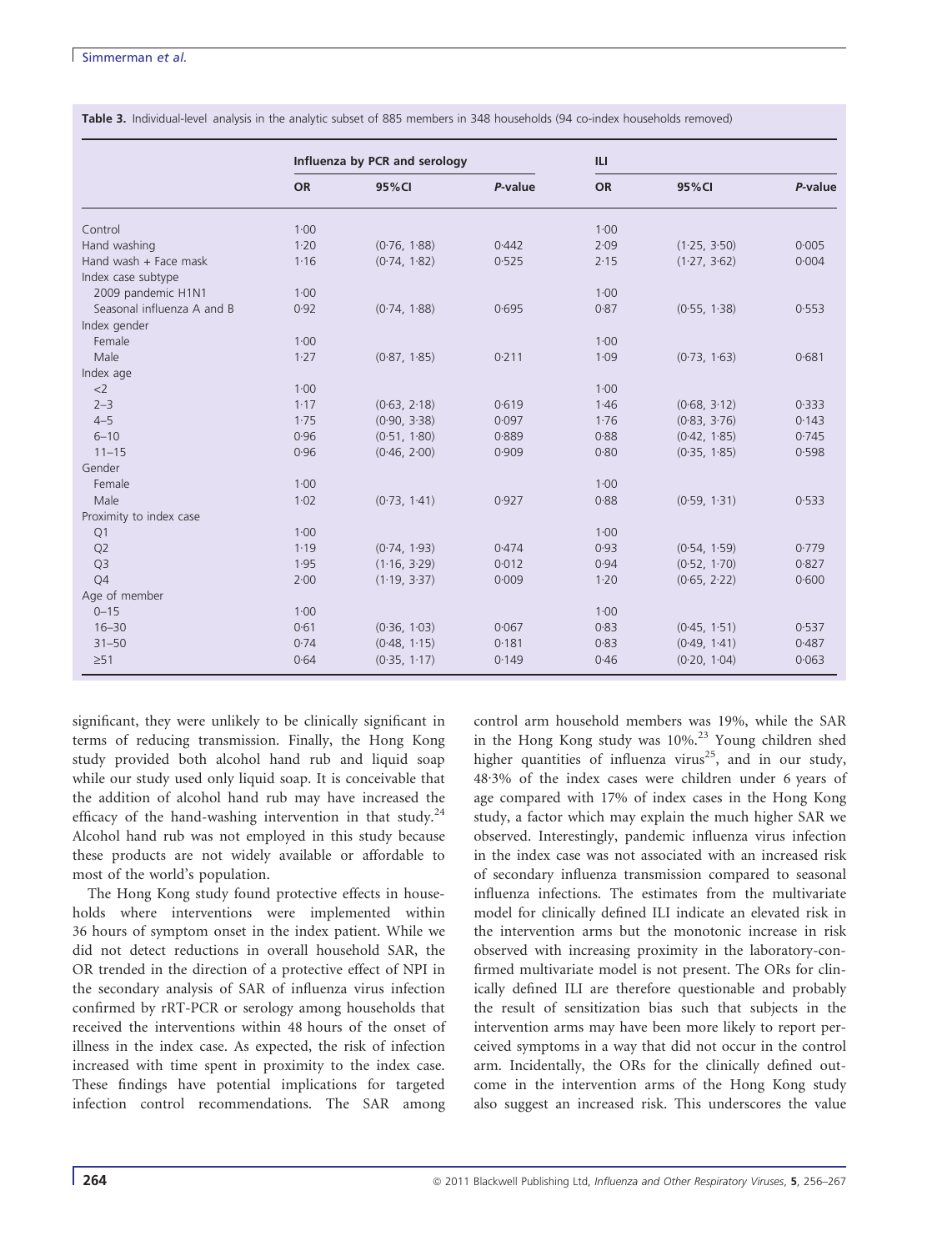Table 4. Individual-level analysis in households where intervention occurred within 48 hours of index case symptom onset

|                            |           | 233 households (586 members) influenza<br>by PCR or serology |         | 233 households (586 members) ILI |              |         |
|----------------------------|-----------|--------------------------------------------------------------|---------|----------------------------------|--------------|---------|
|                            | <b>OR</b> | 95%CI                                                        | P-value | <b>OR</b>                        | 95%CI        | P-value |
| Control                    | 1.00      |                                                              |         | 1.00                             |              |         |
| Hand Washing               | 1.06      | (0.62, 1.82)                                                 | 0.819   | 2.38                             | (1.32, 4.29) | 0.004   |
| Hand wash + Face Mask      | 1.15      | (0.68, 1.93)                                                 | 0.609   | 2.16                             | (1.14, 4.07) | 0.018   |
| Index case subtype         |           |                                                              |         |                                  |              |         |
| 2009 pandemic H1N1         | 1.00      |                                                              |         | 1.00                             |              |         |
| Seasonal influenza A and B | 0.99      | (0.60, 1.64)                                                 | 0.978   | 0.98                             | (0.57, 1.70) | 0.957   |
| Index Gender               |           |                                                              |         |                                  |              |         |
| Female                     | 1.00      |                                                              |         | 1.00                             |              |         |
| Male                       | 1.13      | (0.73, 1.75)                                                 | 0.592   | 0.99                             | (0.61, 161)  | 0.972   |
| Index age category         |           |                                                              |         |                                  |              |         |
| $<$ 2                      | 1.00      |                                                              |         | 1.00                             |              |         |
| $2 - 3$                    | 0.89      | (0.40, 1.95)                                                 | 0.766   | 1.21                             | (0.40, 3.69) | 0.738   |
| $4 - 5$                    | 1.54      | (0.70, 3.38)                                                 | 0.279   | 2.33                             | (0.82, 6.58) | 0.111   |
| $6 - 10$                   | 0.92      | (0.42, 2.01)                                                 | 0.844   | 1.22                             | (0.43, 3.44) | 0.709   |
| $11 - 15$                  | 0.92      | (0.38, 2.21)                                                 | 0.854   | 1.06                             | (0.35, 3.22) | 0.921   |
| Gender                     |           |                                                              |         |                                  |              |         |
| Female                     | 1.00      |                                                              |         | 1.00                             |              |         |
| Male                       | 1.02      | (0.70, 1.49)                                                 | 0.901   | 0.88                             | (0.60, 1.58) | 0.923   |
| Proximity to index case    |           |                                                              |         |                                  |              |         |
| Q <sub>1</sub>             | 1.00      |                                                              |         | 1.00                             |              |         |
| Q <sub>2</sub>             | 1.21      | (0.70, 2.07)                                                 | 0.494   | 1.24                             | (0.65, 2.36) | 0.523   |
| Q <sub>3</sub>             | $1 - 70$  | (0.91, 3.19)                                                 | 0.096   | 1.10                             | (0.54, 2.26) | 0.794   |
| Q4                         | 1.99      | (1.06, 3.72)                                                 | 0.031   | 1.50                             | (0.71, 3.18) | 0.284   |
| Age of member              |           |                                                              |         |                                  |              |         |
| $0 - 15$                   | 1.00      |                                                              |         | 1.00                             |              |         |
| $16 - 30$                  | 0.60      | (0.33, 1.10)                                                 | 0.101   | 0.96                             | (0.48, 1.94) | 0.920   |
| $31 - 50$                  | 0.67      | (0.42, 1.08)                                                 | 0.107   | 0.63                             | (0.35, 1.13) | 0.121   |
| $\geq 51$ plus             | 0.72      | (0.36, 1.44)                                                 | 0.348   | 0.38                             | (0.14, 1.02) | 0.055   |





Figure 3. Mean reported hand-washing episodes per day.

of objective laboratory measures in the study of interventions to prevent influenza.

Our study has limitations and faced a number of challenges inherent in the introduction and measurement of Figure 4. Mean reported minutes wearing mask per day.

behavioral interventions inside the home. The study was not designed to determine exposure risk epidemiologically and influenza virus transmission risk outside the household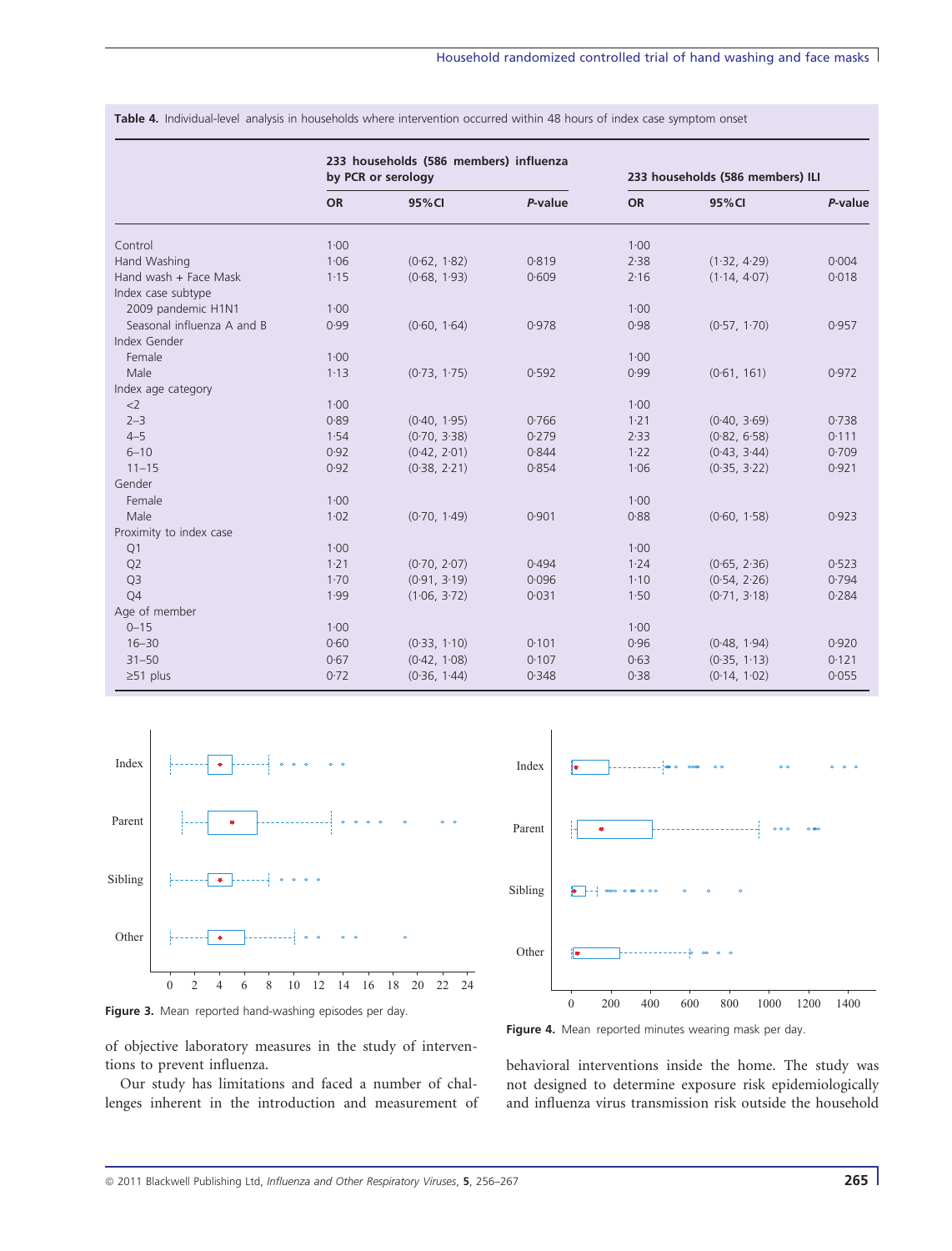setting from exposure to ill non-household members. The operation of the study was complicated by the arrival of the 2009 H1N1 influenza pandemic in June 2009 and the subsequent national hygiene campaign that prompted behavioral changes in the control group. While delays in the implementation of the interventions are an inherent flaw in this study design, alternative designs require much larger sample sizes and increased costs. Our study was not designed to assess other potentially important parameters such as air flow, air quality, and other environmental factors that may play a role in household influenza transmission. Poor adherence to the interventions, especially among index cases and their younger siblings, may have further contributed to an underestimation of the true effects of hand washing or face mask use. In a recent study by McIntyre and colleagues, per-protocol (actual use) analysis suggested a protective effect against ILI in adherent facemask users, but, again, reported no benefit in the intent to treat analyses.<sup>26</sup>

Our findings should not be interpreted to conclude that hand washing or face mask use are not potentially useful public health measure to prevent infections other than influenza, but they do provide a potent example of the importance of understanding the dynamic and complex relationship between public health recommendations, local social customs and individual behavior, and their application for preventing transmission of specific pathogens. Indeed, hand washing has been shown to be effective in reducing respiratory infection in school, community, and military settings.<sup>27–29</sup> Careful analysis of sociocultural factors will improve future non-pharmaceutical intervention studies and facilitate more effective implementation of public health recommendations to reduce influenza transmission. In the meantime, increased efforts are needed to provide for implementation of influenza vaccine programs in low- and middle-income countries as the primary means to decrease the number of severe illnesses and deaths from influenza.

## Acknowledgements

BJC has received research funding from MedImmune Inc. The opinions, assertions, findings and conclusions in this report are those of the authors and do not necessarily represent the views of the Centers for Disease Control and Prevention or the Department of the Army or the Department of Defense.

# **References**

1 Ilyinskii PO, Thoidis G, Shneider AM. Development of a vaccine against pandemic influenza viruses: current status and perspectives. Int Rev Immunol 2008; 27:392–426.

- 2 Hampson AW. Vaccines for pandemic influenza. The history of our current vaccines, their limitations and the requirements to deal with a pandemic threat. Ann Acad Med Singapore 2008; 37:510–517.
- 3 Hill AW, Guralnick RP, Wilson MJ, Habib F, Janies D. Evolution of drug resistance in multiple distinct lineages of H5N1 avian influenza. Infect Genet Evol 2008; 9:169–178.
- 4 Bright RA, Medina MJ, Xu X et al. Incidence of adamantane resistance among influenza A (H3N2) viruses isolated worldwide from 1994 to 2005: a cause for concern. Lancet 2005; 366:1175– 1181.
- 5 Stephenson I, Democratis J, Lackenby A et al. Neuraminidase inhibitor resistance after oseltamivir treatment of acute influenza A and B in children. Clin Infect Dis 2009; 48:389–396.
- 6 Lackenby A, Hungnes O, Dudman SG et al. Emergence of resistance to oseltamivir among influenza A(H1N1) viruses in Europe. Euro Surveill 2008; 13. Available at: http://www.eurosurveillance.org/View Article.aspx?ArticleId=8026.
- 7 Hayden F, Klimov A, Tashiro M et al. Neuraminidase inhibitor susceptibility network position statement: antiviral resistance in influenza A/H5N1 viruses. Antivir Ther 2005; 10:873-877.
- 8 Beigel J, Bray M. Current and future antiviral therapy of severe seasonal and avian influenza. Antiviral Res 2008; 78:91–102.
- 9 McKimm-Breschkin JL, Selleck PW, Usman TB, Johnson MA. Reduced sensitivity of influenza A (H5N1) to oseltamivir. Emerg Infect Dis 2007; 13:1354–1357.
- 10 Aiello AE, Coulborn RM, Perez V, Larson EL. Effect of hand hygiene on infectious disease risk in the community setting: a meta-analysis. Am J Public Health 2008; 98:1372–1381.
- 11 Jefferson T, Foxlee R, Del Mar C et al. Interventions for the interruption or reduction of the spread of respiratory viruses. Cochrane Database Syst Rev 2007:CD006207.
- 12 World Health Organization Writing Group. Nonpharmaceutical interventions for pandemic influenza, international measures. Emerg Infect Dis [serial on the Internet]. 2006 Jan. Available at: http://www. cdc.gov/ncidod/EID/vol12no01/05-1370.htm (accessed 1 Feb 2011).
- 13 Neumann G, Noda T, Kawaoka Y. Emergence and pandemic potential of swine-origin H1N1 influenza virus. Nature 2009; 459:931– 939.
- 14 USCDC. Outbreak of swine-origin influenza A (H1N1) virus infection – Mexico, March–April 2009. MMWR Morb Mortal Wkly Rep 2009; 58:467–470.
- 15 Garten RJ, Davis CT, Russell CA et al. Antigenic and genetic characteristics of swine-origin 2009 A(H1N1) influenza viruses circulating in humans. Science 2009; 325:197–201.
- 16 Fraser C, Donnelly CA, Cauchemez S et al. Pandemic potential of a strain of influenza A (H1N1): early findings. Science 2009; 324:1557–1561.
- 17 Massingale S, Pippin T, Davidson S, et al. Emergence of a novel swine-origin influenza A (H1N1) virus in humans. N Engl J Med 2009; 2605–2615.
- 18 Guide to harmonizing virological and epidemiological influenza surveillance. 2009. Available at http://www.wpro.who.int/NR/rdonlyres/ 55E9226F-C588-4618-87FC-0D286C96DA8F/0/GuideToHarmonizingInfluenzaSurveillancerevised2302.pdf (accessed 22 April 2009).
- 19 Kaewchana SSJ, Somrongthong R, Suntarattiwong P, Lertmaharit S, Chotipitayasunondh T. Effect of intensive hand washing education on hand washing behaviors in Thai households with an influenza positive child in Urban, Thailand. J Public Health 2012; 24, DOI: 10.1177/1010539508393728. Epub ahead of print.
- 20 Field CA, Welsch AH. Bootstrapping clustered data. JR Stat Soc Ser B Stat Methodol 2007; 69:369–390.
- 21 Donner A, Klar N. Design and Analysis of Cluster Randomization Trials in Health Research. London: Arnold, 2000.